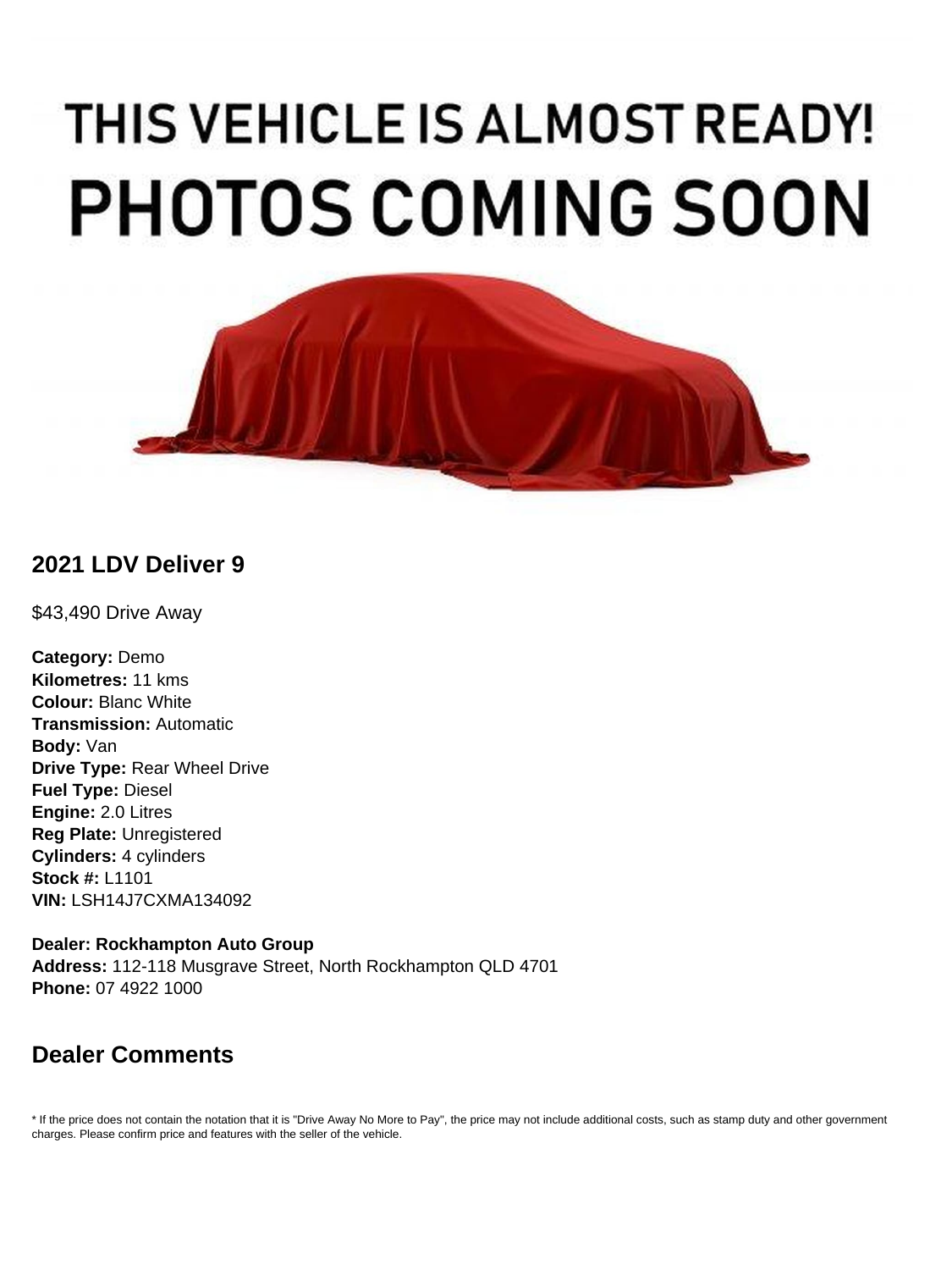# **Features and Specifications**

#### **Audio, Visual & Communication**

Multi-function Control Screen - Colour Superson Smart Device App Display/Control Smart Device Integration - Apple CarPlay Audio - Audio - Aux Input USB Socket Audio - MP3 Decoder **Bluetooth System** Bluetooth System

#### **Instruments & Controls**

Digital Instrument Display - Partial

#### **Interior**

Metallic Finish Front Grille **Rubber - Cabin Floor** Rubber - Cabin Floor

#### **Lights & Windows**

Fog Lamp/s - Rear Headlamps - Halogen Power Windows - Front only

#### **Safety & Security**

ABS (Antilock Brakes) Brake Assist Camera - Rear Vision Central Locking - Remote/Keyless Collision Mitigation - Forward (Low speed) Collision Warning - Forward Control - Electronic Stability **Control - Park Distance Rear** Control - Park Distance Rear Airbag - Driver EBD (Electronic Brake Force Distribution) Airbag - Passenger National Accords and Airbag - Passenger National Accords and Airbag - Hill Holder Lane Departure Warning The Airbags - Head for 1st Row Seats (Front)

#### **Fuel**

Engine - Stop Start System (When at idle)

### **Steering**

Multi-function Steering Wheel **Power Steering** 

## **Body**

Door - side sliding LHS(passenger side) Doors - Rear Wing/Barn

## **Suspension**

Independent Front Suspension

## **Transmission & Drivetrain**

Driving Mode - Selectable

Seatbelts - Lap/Sash for 3 seats Airbags - Side for 1st Row Occupants (Front)